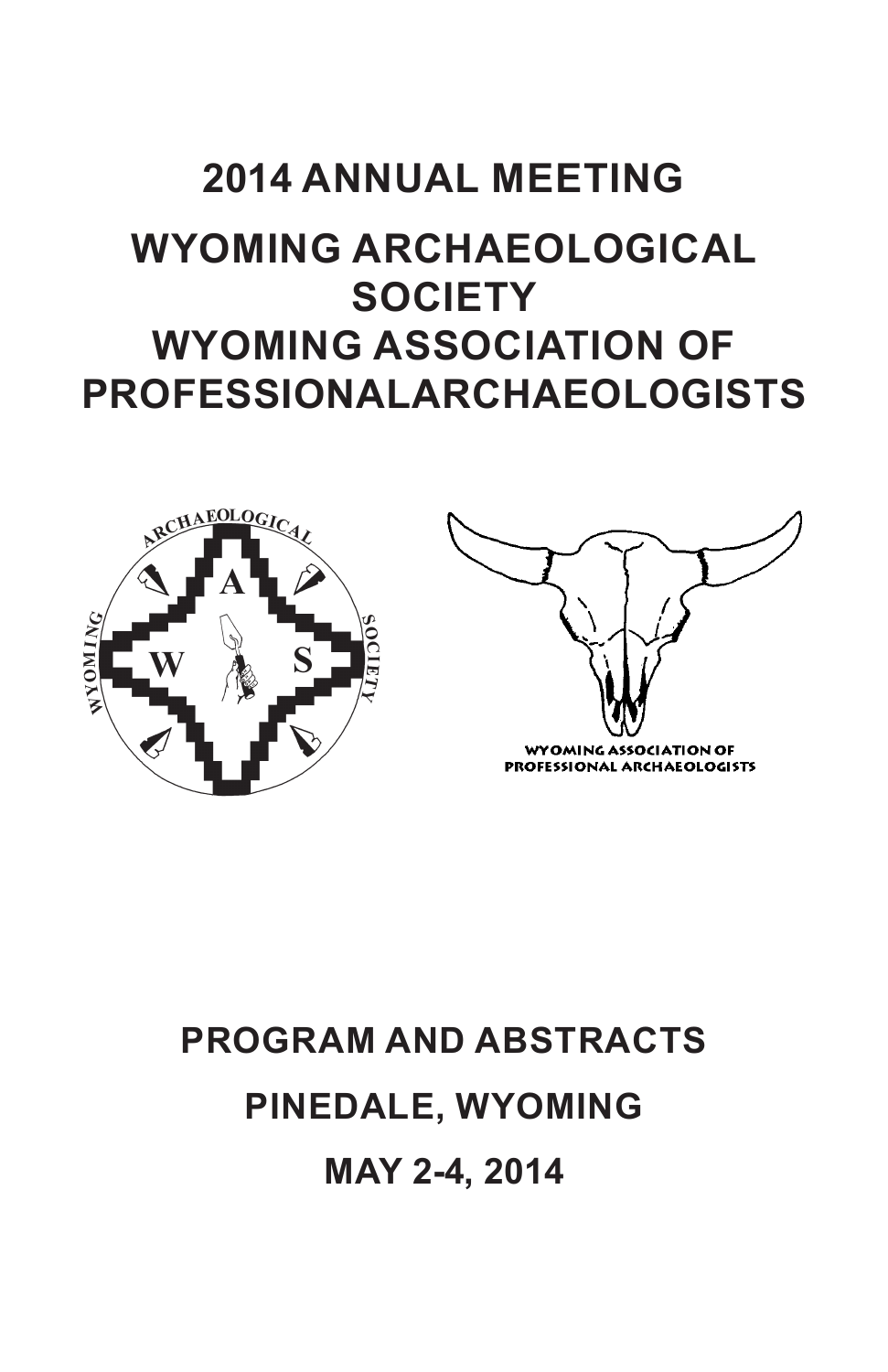# **2014 WYOMING ARCHAEOLOGICAL SOCIETY/ WYOMING ASSOCIATION OF PROFESSIONAL ARCHAEOLOGISTS ANNUAL MEETING PAPERS AND ABSTRACTS**

# **ABSTRACTS**

Adams, Richard (University of Wyoming, Colorado State University), John P. Laughlin (Wyoming State Historic Preservation Office), and Halston F.C. Meeker (Colorado State University)

## *MORIAH RANCH ARCHAEOLOGY*

The State of Wyoming recently acquired a 22 square mile parcel known as the Moriah Ranch in the Laramie Range. The ranch, located where the Rocky Mountains meet the Northwestern Plains, was archaeologically unknown until a 2013 Wyoming Cultural Trust Fund grant allowed students, volunteers, and professional archaeologists to spend ten days sampling the ranch's cultural resources. Crews found prehistoric sites in every one of the ranch's 22 sections. Significant surface artifacts range in age from Hell Gap projectile points to Historic metal arrowheads. Our project featured collaboration among the Wyoming Office of State Lands and Investments, the Wyoming State Historic Preservation Office, and the University of Wyoming's George C. Frison Institute. We conducted public outreach, began training future generations of Wyoming archaeologists, and demonstrated the educational potential of the Moriah Ranch. Our results will help State of Wyoming land managers to make informed decisions about this important parcel of public land.

### *Brown, Leslie (University of Wyoming) ISOTOPIC EXAMINATION OF HUMAN REMAINS ASSOCIATED WITH THE KORELL-BORDEAUX SITE (48GO54): δ13C AND*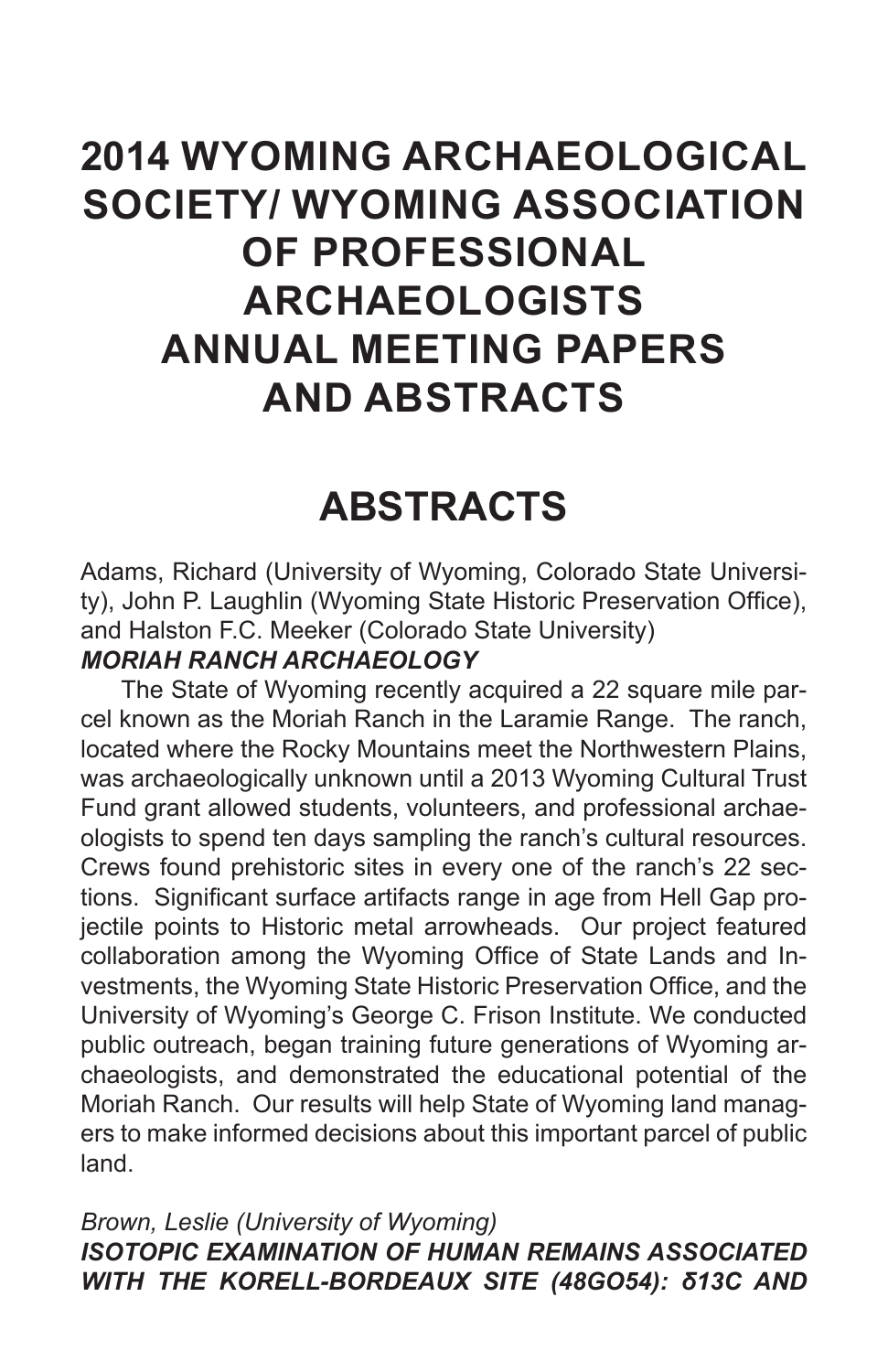## *δ18O FROM BONE APATITE*

*Bone apatite from human remains (N=17) recovered at the 48GO54 site in Goshen County during the 1980 and 2009 field seasons was analyzed using stable carbon and oxygen isotope methods. Patterns related to the geographic mobility and overall sustenance sourcing of the members of the population during their final decade of life are detailed. Remains stained with degraded copper alloys were examined through the same procedural methods and differences in data are explored. Avenues for additional research at this site and similar sites are presented.*

#### *Burgess, Cher (Bearlodge Ranger Distric, U.S.F.S.) and David Porter (Bearlodge Ranger Distric, U.S.F.S.) COOK LAKE FACILITY MAINTENANCE: A CASE STUDY*

# *POSTER PAPER*

A proposal by the Bearlodge Ranger District regarding maintenance of a dam originally constructed in 1941 was used as an illustration of how the Section 106 process works. Resurvey of the dam, along with a search of past archaeological projects in or near the recreation area, documented an absence of historic properties within the project's Area of Potential Effect (APE). The environmental setting includes five landslides mapped in the proposed project area. No historic properties have been documented on these landslides leading to the suspicion that preservation of cultural materials was affected. Historic newspapers used to supplement agency records and photographs documented a lack of integrity in the earthen dam due to the size and frequency of past repairs. The Wyoming State Historic Preservation Office concurred with the agency's recommendation of "no historic properties affected" allowing the project to proceed as planned.

*Eckerle, William (Western GeoArch Research), Andrea Brunelle (University of Utah Records of Environment and Disturbance Lab), Vachel Carter (University of Utah Records of Environment and Disturbance)Lab), Ken Peterson (University of Utah Records of Environment and Disturbance Lab), and Mitchell Power (University of Utah/Utah Museum of Natural History Garrett Herbarium) PALEOENVIRONMENTAL ANALYSIS OF A NEW LAKE CORE IN THE GREATER YELLOWSTONE ECOSYSTEM AND ITS IM-PLICATIONS FOR ARCHAEOLOGICAL INTERPRETATION* 

Sediment cores recovered in 2010-2011 from Soda Lake on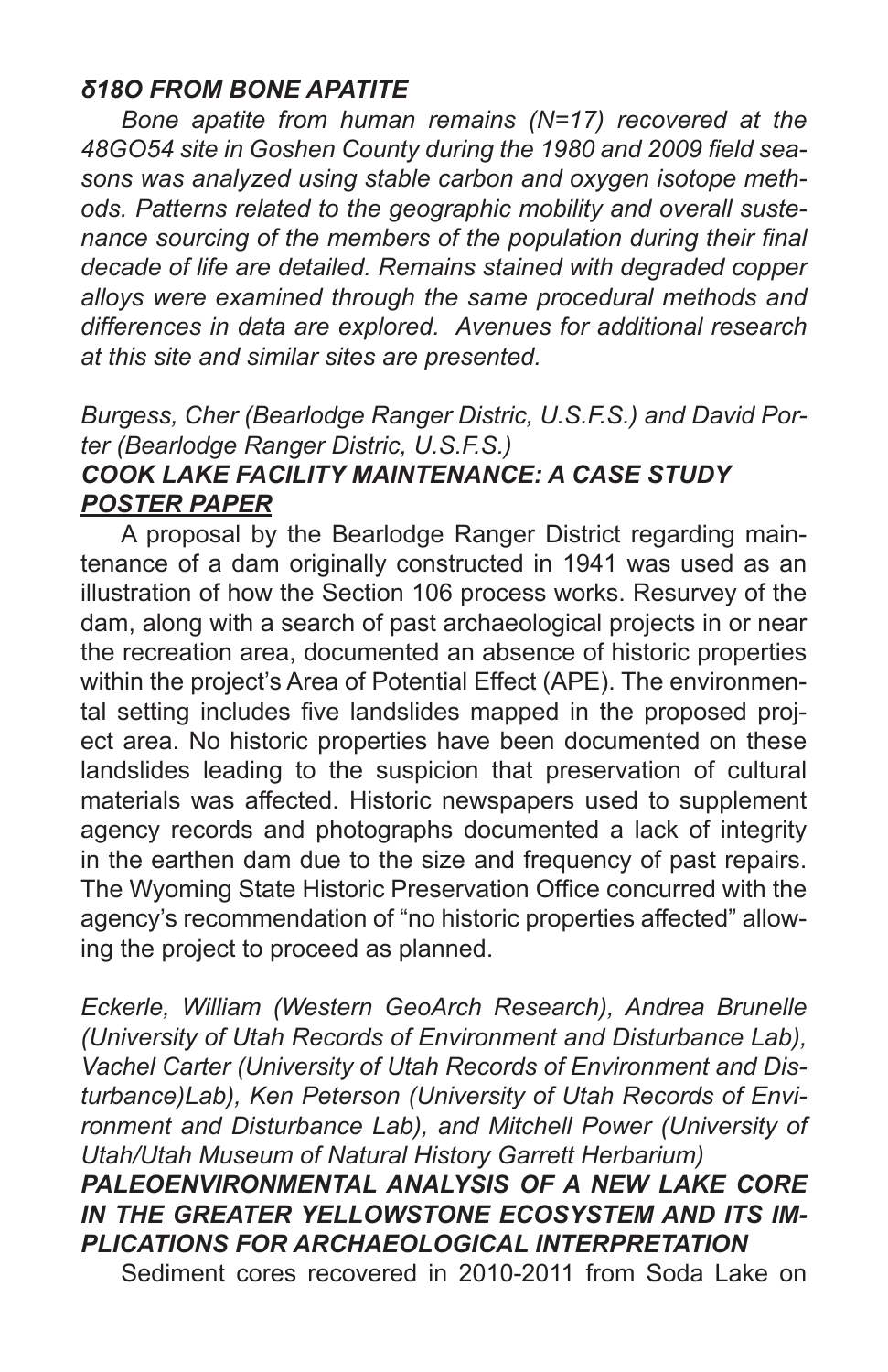the western slope of the Wind River Mountains yield a laminated, continuous, high-resolution paleoclimate record that spans the last ~14,000 years. Documentation and analysis of 350 cm of sediment -core segments includes GeoTek imagery, magnetic and density readings, pollen and diatom analysis, carbonate loss-on-ignition, charcoal counts, tephra ID, and radiocarbon assay. Twenty five 14C dates, one plutonium assay, and Glacier Peak tephra provide decadal-to-centennial sample-intervals, thus yielding exceptional chronostratigraphic control. The analysis allows paleoenvironmental reconstruction of vegetation, climate, and fire during the lateglacial and Holocene periods. Climate proxy data is compared to a Reid Bryson macrophysical climate model. Paleoenvironmental indicators are used to predict temporal changes in food resource availability for prehistoric groups.

## *Elder, William (Central Wyoming College)*

# *THE TRAIL TO SAND CREEK: A COLORADO CAVALRYMAN'S DIARY OF CAMPSITES AND SKIRMISHES ALONG THE ROAD TO INFAMY*

#### *POSTER PAPER*

Early Wyoming pioneer James Carr was a volunteer in the 3rd Colorado Volunteer Cavalry in late 1864. During his service he kept a detailed diary describing their marches and the locations of their campsites. On October 10, he described the massacre of a small band of Cheyenne led by Big Wolf encamped about ten miles southwest of Denver. Later, he described, camp by camp, the Cheyenne and Arapaho trail they followed from Denver to Sand Creek. This poster includes diary excerpts and locates as precisely as possible the sites of those camps using historic and modern maps and GIS technology.

## *Grunwald, Allison M. (University of Wyoming) CARTER/KERR-MCGEE: A FAUNAL ANALYSIS THIRTY YEARS IN WAITING*

Carter/Kerr-McGee, a stratified Paleoindian age site in northeastern Wyoming's Powder River basin was excavated in 1977. Several Paleoindian complexes are present in the stratified deposits, however, the Cody component, a massive bison bone bed is the subject of my presentation. Although reported on by George Frison in 1984, a complete zooarchaeological analysis has never been completed and most faunal specimens remain in plaster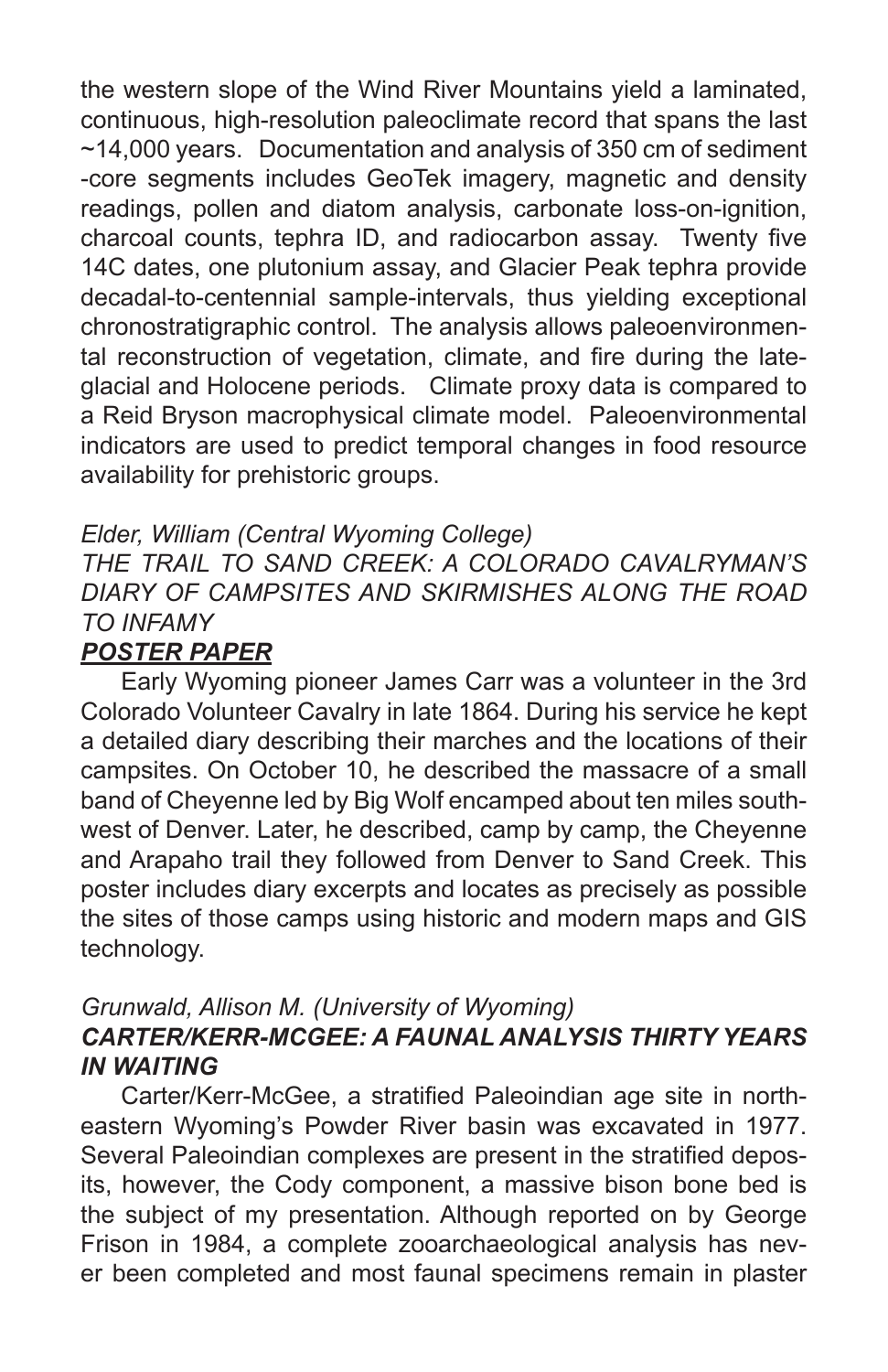casts which enabled their removal from the field. Although plaster casting allowed for removal and transport back to the lab of a very fragmented (due to overburden crushing) assemblage, the next 35 years of storage with several mandated moves were not conducive to preservation. Currently, the documentation and excavation of the bone casts are underway, and this paper presents the preliminary results of the first thorough faunal analysis of the Cody component.

### *Holt, Nico O'Neal (Central Wyoming College) THE LIGHTNING CREEK BATTLEFIELD: SITE OF WYOMING'S "LAST INDIAN FIGHT"*

In 1903, a sheriff's posse of men who wanted to rid Wyoming of Indians waited under a deep cutbank along Lightning Creek in eastern Wyoming as a wagon train of Sioux families slowly approached from the west on their way home to Pine Ridge. A shot was fired by someone, followed by volleys, and old Lakota men and teenaged girls fell dead or wounded. The sheriff and a deputy were also killed. Surviving Indian men were charged with murder, the event was debated in Cheyenne, in the White House and on the floor of Congress, then largely forgotten, except by some locals who, during the 1950s and 60s, used bullet-riddled Sioux remains as party decorations. The location of the isolated battlefield was also forgotten, except by a few ranchers. In the summer and fall of 2013, Central Wyoming College archaeology students located and recorded the site in an attempt to better understand what transpired there.

#### *Johnson, Katie (Central Wyoming College)*

# *CANYON CREEK: A TIE HACK'S TALES; A 2013 REISS MEMO-RIAL SCHOLARSHIP PROJECT*

The world of the Rocky Mountain tie hack has become obscured by time. Few publications exist about their lives, few of the archaeological sites that document their existence have been recorded, and few people are aware of their contributions to 19th and early 20th century America. This part of our history is disappearing along with the older generation that still remembers those days. This paper presents the results of archaeological recording of a previously unknown tie hack community and related sites near Union Pass in the Wind River Mountains. The site was located with assistance of Joe George who lived there in the 1930s and provided information about the archaeological remains and stories about life in that community and the industry.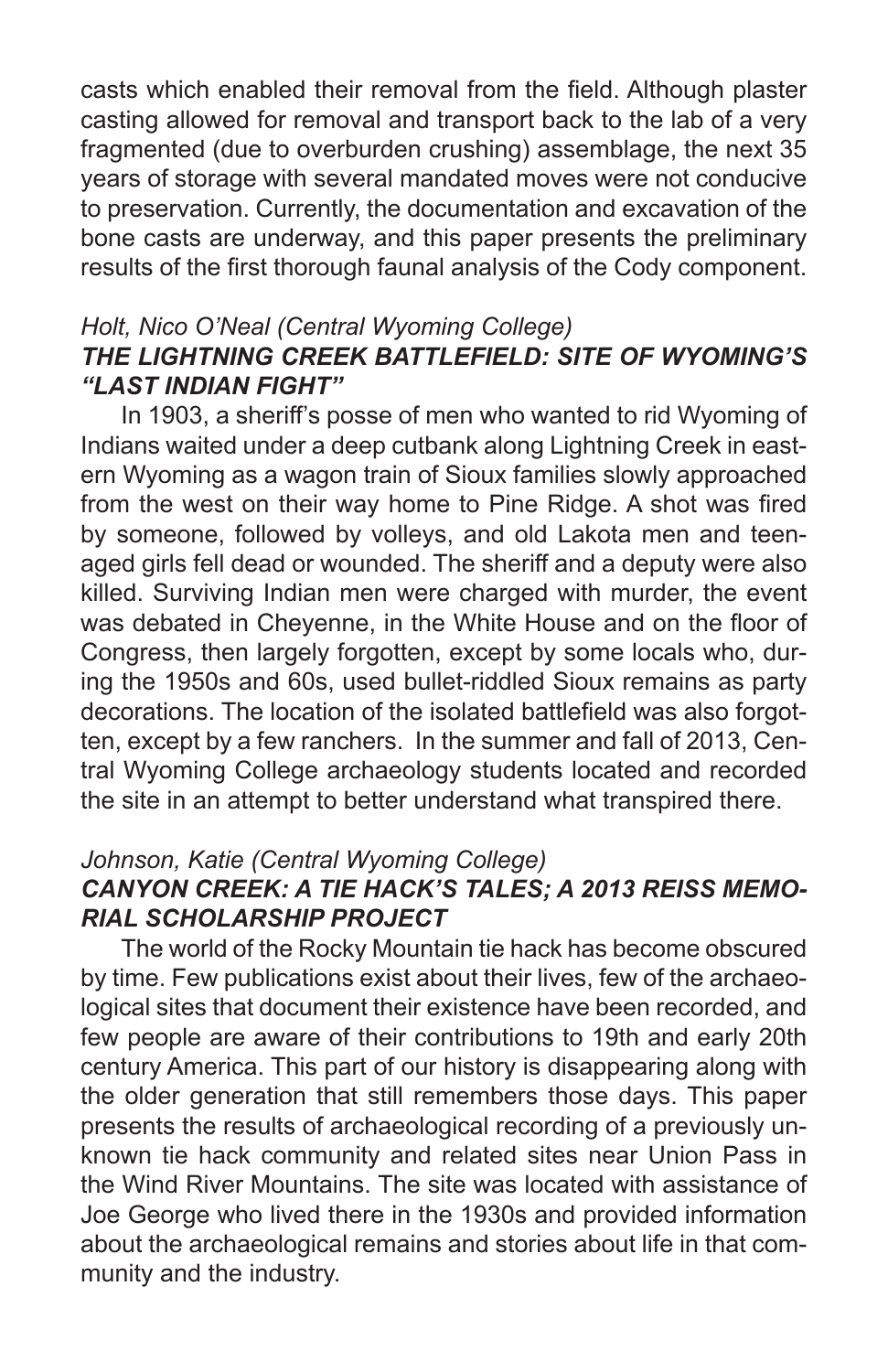# *Kornfeld, Marcel, Mary Lou Larson, and George C. Frison (PiRL, University of Wyoming)*

# *HELL GAP REINCARNATION AT 25*

The first Hell Gap investigations ended in 1966, nearly 50 years ago. Twenty-five years later the second round of studies began with the donation of a part of the site to the Wyoming Archaeological Foundation and outright purchase of some surround parcels. The result has been phenomenal. This presentation is a progress report of the past 25 years at Hell Gap (1988-2013), including improvements to the facilities, results of investigations, as well as future plans and prospects.

Laughlin, John P. (Wyoming SHPO), Richard Adams (Colorado State University), Jessica Starks (University of Wyoming), and Halston Meeker (Colorado State University)

## *TEN THOUSAND YEARS IN TEN DAYS-THE MORIAH RANCH ARCHAEOLOGICAL PILOT PROJECT POSTER PAPER*

Purchased by the state in 2012, the 12,947.27 acre Moriah Ranch in southeast Wyoming is managed for the benefit of Wyoming's school children and other designated beneficiaries. In 2013, the Wyoming State Historic Preservation Office, with approval and support from the Office of State Lands and Investments, collaborated with Colorado State University and the University of Wyoming to apply for a Wyoming Cultural Trust Fund grant that would be used to perform 10 days of archaeological reconnaissance and student instruction on the Moriah Ranch. Work on only a fraction of the ranch resulted in the recordation of over 30 new sites as well as countless isolates. Presented here is a visual record of the variety of artifacts recorded during the ten day session.

#### *Mackie, Madeline (University of Wyoming)*

# *WYOMING HAND SPRAYS: INSIGHTS INTO THE CREATORS OF THREE ROCK SITES JOHNSON COUNTY, WYOMING*

Demographics are commonly studied among ethnographic hunter-gatherer populations but often neglected archaeologically due to the difficulty in directly identifying age and sex from archaeological materials. Rock art hand sprays offer an opportunity to determine the demographics of rock art creators. An experimental hand spray reference collection from Laramie, Wyoming was used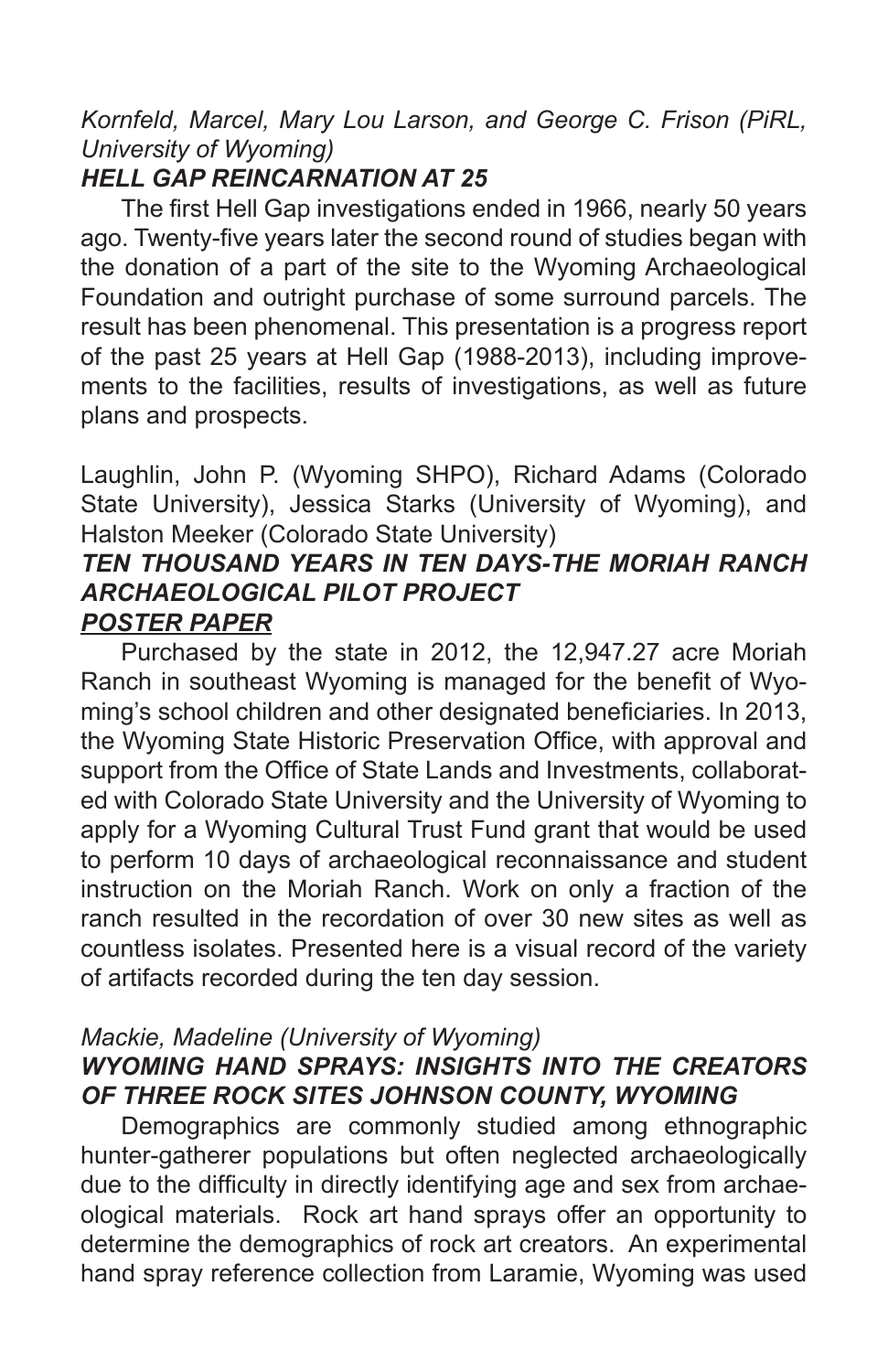to create equations that estimate age and sex. These equations were then applied to 78 undated partial and complete hand sprays from three rock art sites in Johnson County, Wyoming. The demographic make-up of artists offers insight into possible exclusion during creation and use of the rock art sites.

*Miller, Mark E. (Wyoming State Archaeologist's Office); Clint Gilchrist (Sublette County Historical Society); Danny N. Walker (Wyoming State Archaeologist's Office); J.D. "Sam" Drucker (Upper Green River Basin Chapter, WAS)*

# *ARCHAEOLOGICAL SEARCH FOR THE 1859 LANDER/BIER-STADT CAMP ALONG THE LANDER CUTOFF OF THE ORE-GON TRAIL IN SUBLETTE COUNTY.*

In March 2013, the Sublette County Historical Society (SCHS) and the Museum of the Mountain Man received two original glass wet plate, positive image, stereograms taken by Albert Bierstadt in 1859. These stereograms were donated to the society by local amateur historians Clint Gilchrist and Dawn Ballou. One of these, Plate #69, appears to be mislabeled as having been taken in Salt River Valley near the Wyoming/Idaho border and is believed instead to be a wagon camp along the Lander Cutoff of the Oregon Trail near a tributary of the Big Sandy River in Sublette County, Wyoming. A one day archaeological field investigation using metal detection transects and Global Positioning Systems (GPS) recorded a sample of the site to establish the presence of artifacts consistent with a midnineteenth century wagon/tent camp. The field investigations took place on July 30, 2013, and results are reported here.

#### Plavsic, Senka (University of Wyoming).

# *VISUAL CHANGES AS MEANS TO DETECTING HEAT TREAT-MENT IN CHERT AND QUARTZITE*

Ethnographic and archaeological records show that pretreatment of stones by thermal alteration before flintknapping was common in prehistory and practiced in various parts of the world. If done on proper stones and with care, heat treatment will produce stones with improved flakeability. However, heat treatment, besides improved flakeability, produces some side effects. Morphological changes of the stone artifact are likely to be used as the preliminary indication of thermal pretreatment. This technique produced varying success in identification of intentional thermal alteration in raw materials intended for flintknapping. This study was conducted on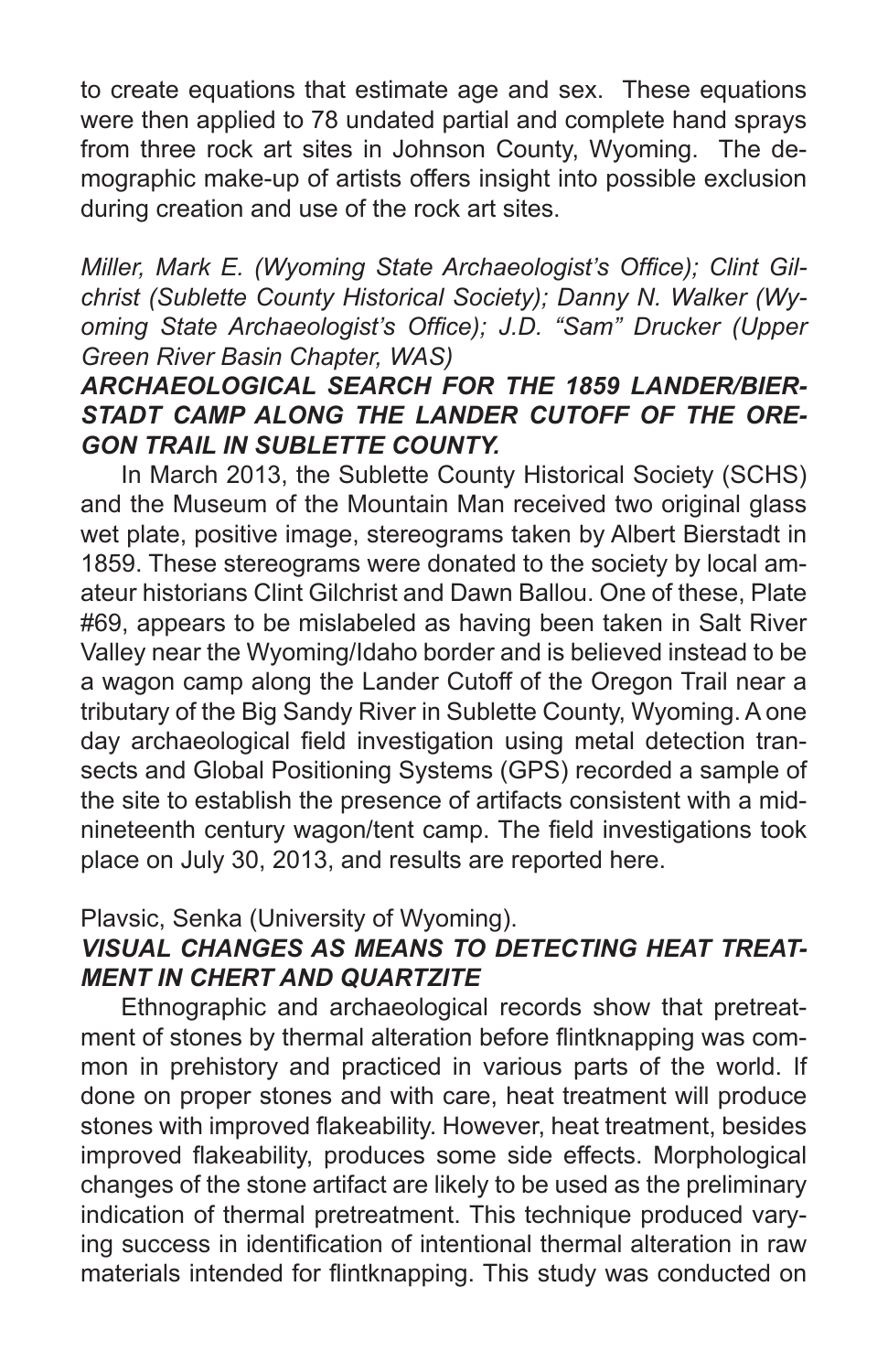quartzite and five different kinds of chert originated from all over the United States and it aimed specifically at defining visual changes in these particular kinds of stones.

## *Schroeder, Bryon (University of Montana) THE 45TH ANNIVERSARY OF THE SHIRLEY BASIN EXCAVA-TIONS. WHAT WE KNEW THEN AND WHAT WE KNOW NOW*

Over the last couple of years I have talked about the role the Shirley Basin Lodge site can play on both a local and regional level. I have argued the site can aid in our understanding of variability in Late Prehistoric settlement patterns of not only the central Rocky Mountains but the larger Great Basin culture area. Beyond these brief talks the conversation and research on the site has focused exclusively on the population migration known as the Numic Spread which at its core focuses on how Shoshone Groups migrated to what is now Wyoming. I will briefly touch on these issues again in this talk, but I would like to use this talk to focus on problems in potential research at the site. This will focus on past interpretations of the site and the limitations of the current collection in aiding new research. I will conclude with goals for future research as well as collaborative efforts that I argue can restore this site back to a national conversation.

## *Servetnick, Christina (University of Wyoming) TOPOGRAPHIC POSITION INDEX: DEFINING LANDFORMS FOR ARCHAEOLOGICAL RESEARCH POSTER PAPER*

Sites have been deliberately placed in relationship to their environment: near water, at a high point, protected from the wind, and so on. With ArcGIS and similar programs, we are able to discern the relationship between archaeological sites and geographical features across a large landscape, allowing patterns to be seen throughout a cultural area. One method for defining topographic features that is potentially of great use for archaeologists is the Topographic Position Index (TPI). Using slope and a fairly simple algorithm, or a free, downloadable add-on to ArcGIS, the user can easily classify terrain into a variety of categories such as ridge, valley, or steep slope. The TPI can be used at any scale and the categories can be adjusted, making it ideal for a variety of conditions and uses. The Topographic Position Index offers archaeologists an easy, repeatable method for determining the topography of a large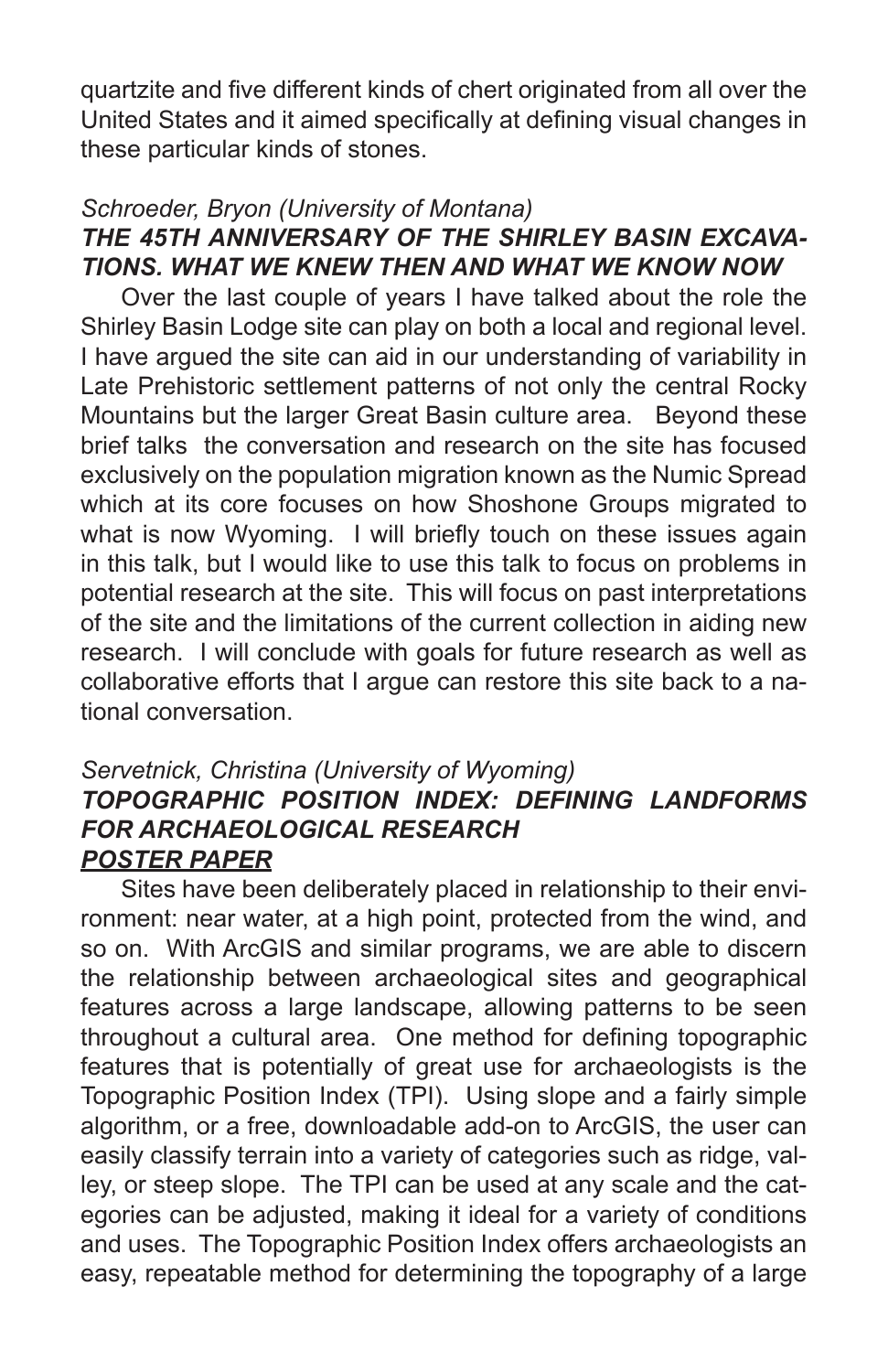area, giving us new insight into the decisions behind the placement of cultural sites.

# *Servetnick, Christina (University of Wyoming) THE EDEN-FARSON SITE*

The Eden-Farson site (48SW304) is a campsite located on the western edge of the Killpecker Sand Dunes in Sweetwater County, Wyoming. The main activity at the site was the final processing of pronghorn killed during a communal hunt. The site includes the largest known pronghorn bone bed in North America, with at least 212 animals represented. A single radiocarbon date places occupation of the site at 230+/-100 radiocarbon years before present, which is at the cusp of the Protohistoric Period, a time of profound cultural changes for Native Americans. Site excavations revealed the presence of a minimum of 12 lodges with workshop areas, hearths, and a wealth of artifacts. The artifact assemblage from the site has been the focus of several studies, and additional archaeological materials likely remain at the site. Due to the unusual nature of the site, with its extensive pronghorn assemblage, numerous lodge areas, and the Late Prehistoric/Protohistoric Period date, as well as the likelihood of finding additional features and artifacts, the Eden-Farson site is an important site to western Wyoming prehistory.

#### *Shimek, Rachael Lea (University of Wyoming) CANINE MULTI-PURPOSE TOOLS: DOMESTIC DOG USE ON THE NORTHERN GREAT PLAINS*

Dogs were the earliest domesticated animal in the New World. They accompanied the original colonizers of the North American continent on their initial journey and remained important to indigenous groups even after the introduction of other domesticates such as the horse. On the Northern Great Plains, dogs were integral to the livelihood of many different groups. They were the original multipurpose tool and were used as beasts of burden, hunting aides, sources of food and raw materials, alarm systems, camp custodians, and of course, companion animals. They also held ritual and symbolic significance for many groups. This paper presents some of the different ways that Plains Indian groups used dogs and integrated them into their societies. Accounts from European observers and ethnographic studies, along with scant archaeological evidence, are used to demonstrate the importance of dogs to the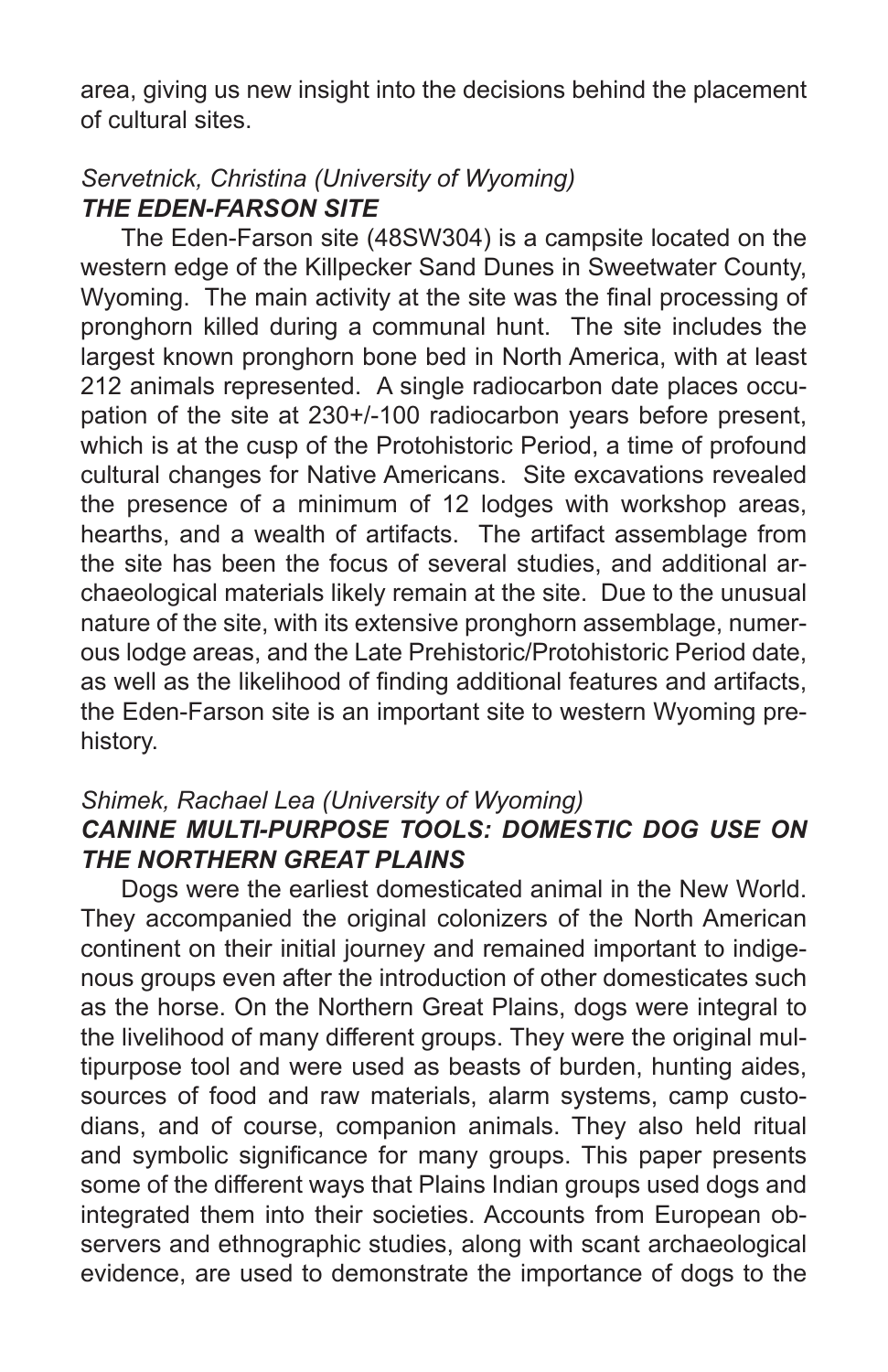indigenous societies of the Great Plains.

# *Stanford, Dennis (Smithsonian Institution) THE FIRST AMERICANS: ALTERNATIVE HYPOTHESIS*

Banquet Speaker [no abstract]

## *Stapely, Jordan (Central Wyoming College) CULTURE CHANGE IN CAMBODIA*

If archaeology is done right, it is cultural anthropology. This paper looks at the archaeology and cultures of Thailand and Cambodia as observed during a six month cultural immersion journey backpacking in Southeast Asia. The primary theme is the collision of cultures. Indian and Chinese influences shaped local cultures for thousands of years, resulting in major kingdoms and traditions such as seen at the famous Angkor Wat and the Plain of Jars. More recent eastern and western influences affected development of the modern Thai, Laotian, and Khmer identities. Today, urban business centers of glass and steel are part of the global economy. Meanwhile, in rural areas, ancient but still vibrant traditional communities are struggling to survive being overrun by thousands of American and European college students with "spring break attitudes." Signs are posted in English pleading with visitors who sometimes outnumber locals to respect local customs, to wear clothes, and not do drugs or appear drunk in public which set bad examples for local children. Fueled by the cheapest alcoholic beverages imaginable, young people from developed nations seeking exotic backdrops for their parties – a lucrative tourism component of globalization – threaten to degrade or destroy beautiful Asian cultures and archaeological remains from the past.

## *Wiener, Bridget ,Sarah Jacobs, Rachael Shimek, Kelsey Knox, and David Halperin (University of Wyoming) THE 2013 SEASON AT THE HELL GAP SITE POSTER PAPER*

This poster presents the results of the field work accomplished at the Hell Gap site during the 2013 field season. We describe the facility improvements, excavation areas, as well as the recovered artifacts. During the 2013 field season the excavation expanded eastward from the Witness Block, where early Paleoindian deposits were left unexcavated at the end of the 1960 field studies. Notable